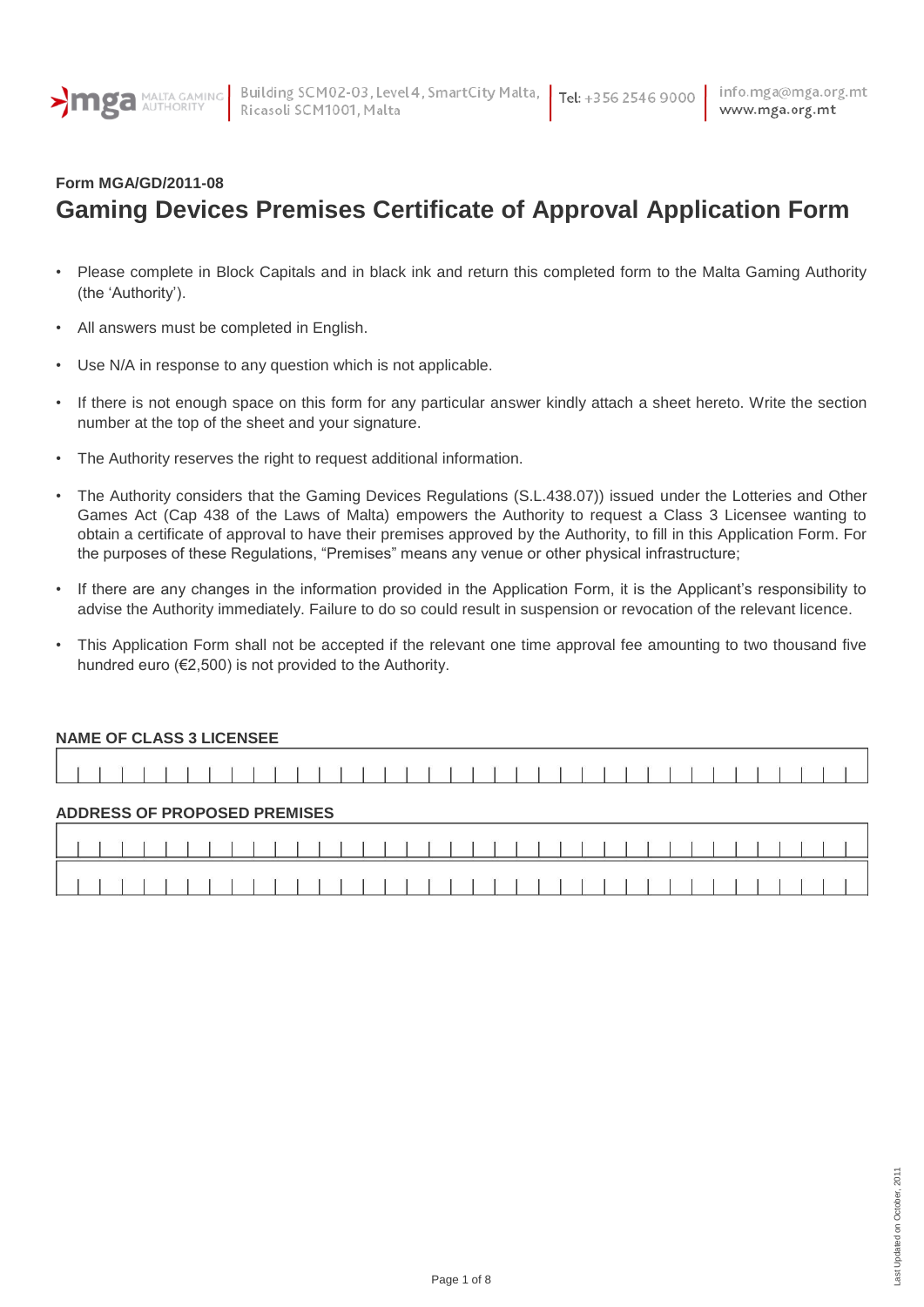# **1. Details of Class 3 Applicant**

## **1.1 Class 3 Licence Number**

| 1.2 | <b>Name and Surname</b>            |                    |
|-----|------------------------------------|--------------------|
| 1.3 | <b>Present residential address</b> |                    |
|     |                                    |                    |
|     |                                    |                    |
|     |                                    |                    |
| 1.4 | <b>Phone Number</b><br>1.5         | <b>Cell Number</b> |
|     |                                    |                    |

# **2. Details of Class 3 Applicant (If Body Corporate)**

## **2.1 Class 3 Licence Number**

| 2.2 | <b>Name of Body Corporate</b> |  |  |  |  |
|-----|-------------------------------|--|--|--|--|
|     |                               |  |  |  |  |
| 2.3 | <b>Registration Number</b>    |  |  |  |  |
|     |                               |  |  |  |  |
| 2.4 | <b>Registered Address:</b>    |  |  |  |  |
|     |                               |  |  |  |  |
|     |                               |  |  |  |  |
|     |                               |  |  |  |  |

# **3. Details of Premises:**

| 3.1 | A description of the Nature, Locations and Dimensions of the premises |  |  |  |
|-----|-----------------------------------------------------------------------|--|--|--|
|-----|-----------------------------------------------------------------------|--|--|--|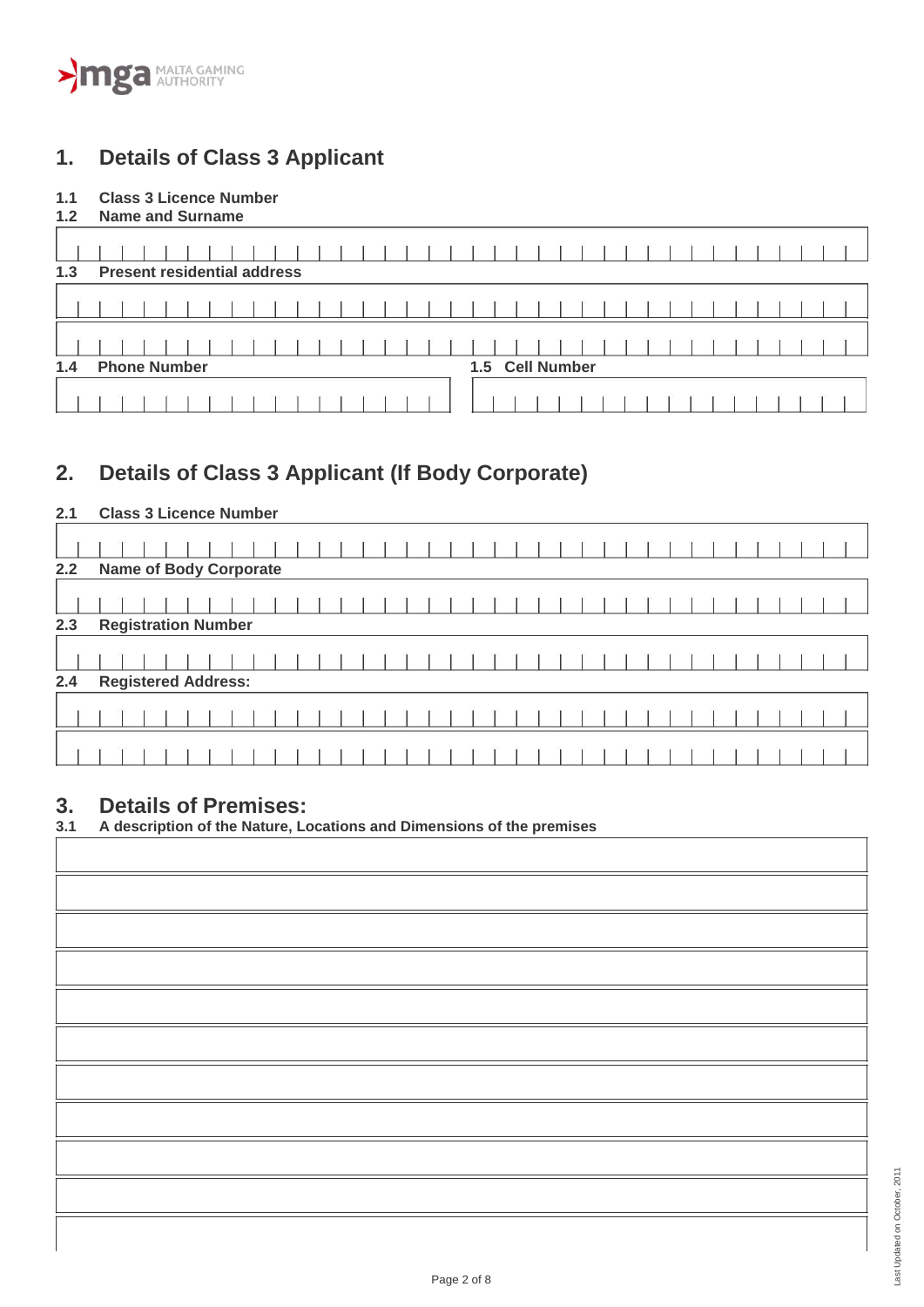

#### **3.2 Operating Hours**

**Please indicate the proposed operational days of the week and opening hours of the proposed approved premises:**  (Shall fall within parameters permitted by the law. from not earlier then 11:00am to not later than 11:00pm)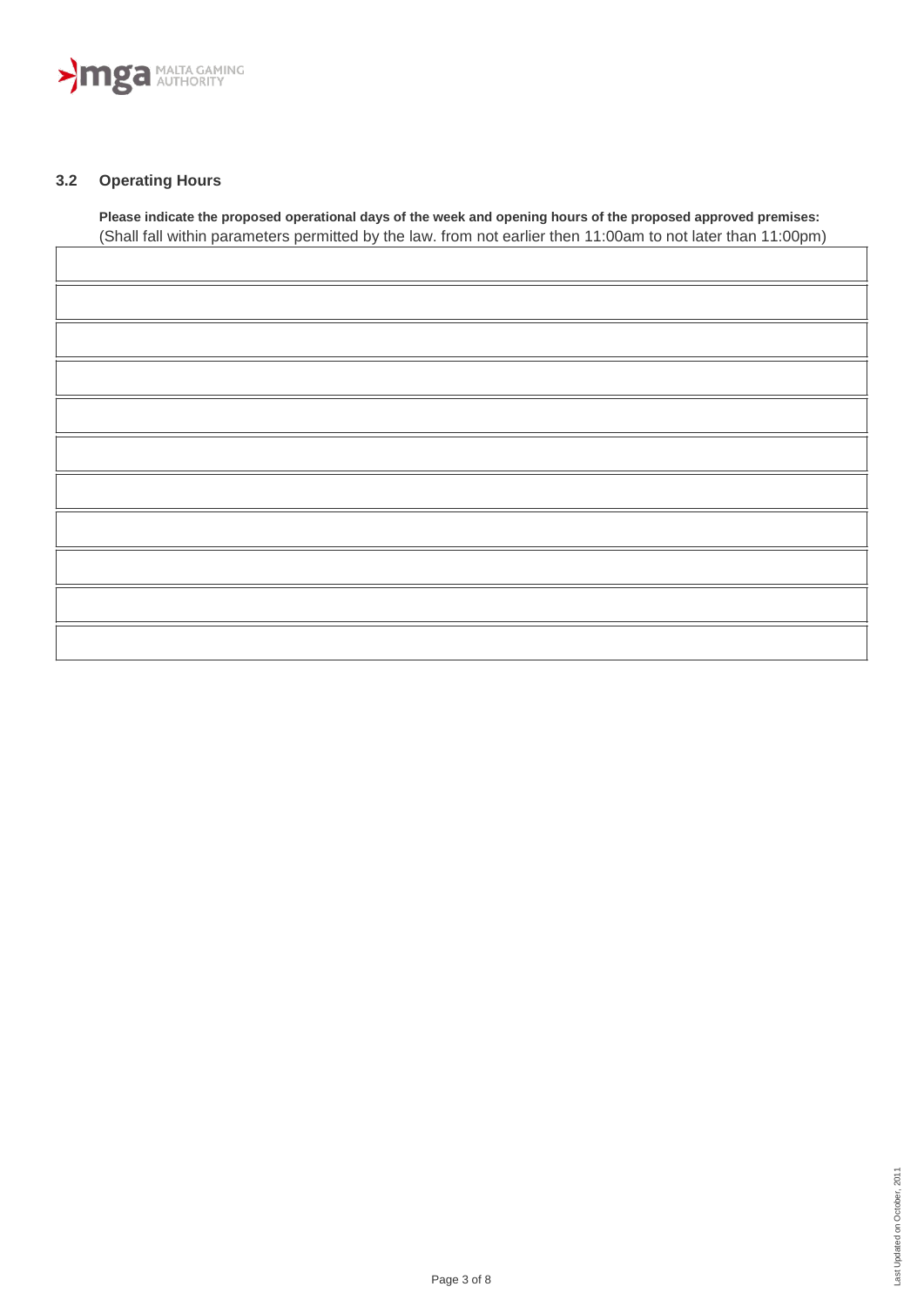

## **4. Declaration of Architect**

I (Name and Surname) \_\_\_\_\_\_\_\_\_\_\_\_\_\_\_\_\_\_\_\_\_\_\_\_\_\_\_\_\_\_\_\_\_\_\_\_\_\_\_\_\_\_\_\_\_\_\_\_\_\_\_\_\_\_\_\_\_\_ as a qualified Architect and Civil Engineer, hereby declare on behalf of the Applicant:

That the proposed premises \_\_\_\_\_\_\_\_\_\_\_\_\_\_\_\_\_\_\_\_\_\_\_\_\_\_\_\_\_\_\_\_\_\_\_\_\_\_\_ (insert address) and located in \_\_\_\_\_\_\_\_\_\_\_\_\_\_\_\_ proposed to be used by the Class 3 Licensee, are compliant with the Gaming Devices Regulations and the Locations for Gaming Parlours Directive 2011, as well as with the parameters set therein.

Furthermore, I declare that the proposed lay out of the above captioned premises shall contain no more than one relevant gaming device per two square meters (2m<sup>2</sup>) of the area in which the playing of games through relevant gaming devices is designed to take place.

I am here by attaching a site plan and the proposed internal lay out in respect of such proposed premises, indicating also the gaming devices proposed to be placed in the gaming area.

#### **By signing this declaration I am agreeing to all of the above statements.**

|                | Date: | MM YY<br>DD |
|----------------|-------|-------------|
|                |       |             |
|                |       |             |
| Email Address: |       |             |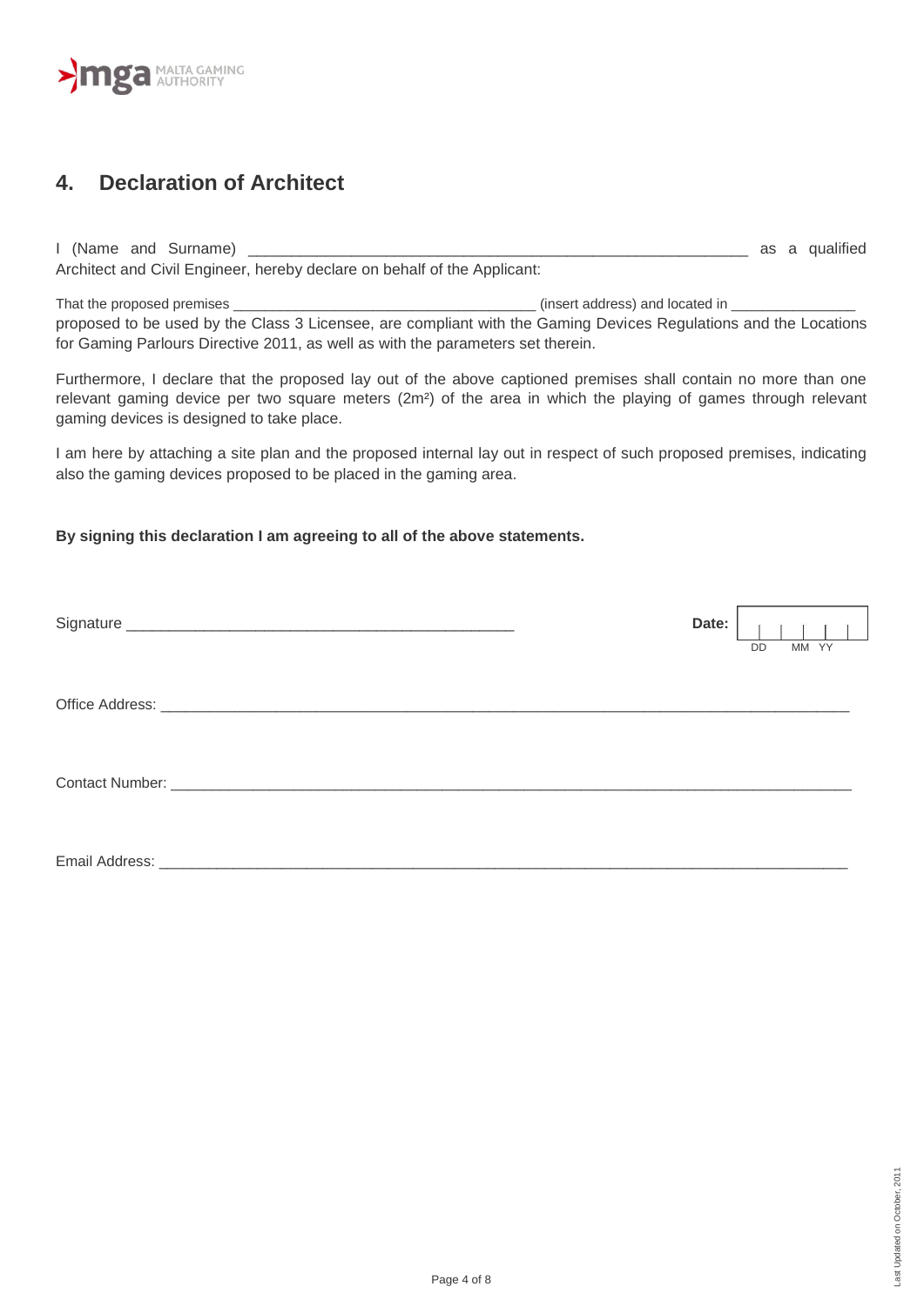# **MPA** MALTA GAMING

# **5. Declaration of Applicant**

I, (Name and Surname) **Example 20** and Surname and Surname and Surname and Surname and Surname and Surname and Surname and Surname and Surname and Surname and Surname and Surname and Surname and Surname and Surname and Sur

and residing at the set of the set of the set of the set of the set of the set of the set of the set of the set of the set of the set of the set of the set of the set of the set of the set of the set of the set of the set declare that as the Class 3 Licensee / representative of the Class 3 Licensee (delete accordingly):

I have personally completed this Gaming Devices Premises Certificate of Approval Application Form (the "Application Form") to which this Declaration is appended to.

The premises shall be operated, managed or otherwise controlled by fit and proper persons as deemed so by the Authority;

The premises shall have, as their sole and exclusive purpose, the offering of games provided through approved relevant gaming devices and, for the avoidance of doubt, the making available for use, hosting or operation of amusement machines shall, in no case, take place in such premises;

Any and all access points to the premises are located at a radial distance of not less than seventy five (75) metres from the respective entry points at the perimeter of such places, locations, premises or establishments as may be determined by the Authority from time to time by means of the Locations for Gaming Parlours Directive;

The premises shall have adequate restricted access controls in conformity with the Gaming Devices Regulations;

The premises shall be equipped with closed circuit television (CCTV) cameras which shall be in operation twenty-four hours a day, every day of the week, and on which all relevant gaming devices shall be clearly visible and footage shall be recorded by such CCTV cameras to be stored for a minimum of sixty (60) days;

I hereby certify that all statements contained in and attached to this Application Form are correct to the best of my knowledge and complete;

I confirm that all the information that I have submitted in support of this application is complete and true and that I understand that knowingly making a false statement for this purpose is tantamount to a criminal offence;

I understand that misrepresentation or failure to submit any information requested by the Malta Gaming Authority (the "Authority") shall be deemed as good and sufficient cause for a refusal to issue a Certificate of Approval being applied for or for an eventual revocation if such misrepresentation or failure is discovered at a later stage;

I understand that should the information provided in relation to this Application Form cease to be correct, or if there are any changes in the information provided in the Application Form, it is my responsibility to advise the Authority immediately. Failure to do so could result in any licence issued being reviewed and possibly suspended or revoked;

The Authority may request confirmation or further information from any appropriate third parties in respect of evidence or documentation I have provided in support of this Application Form. I agree to authorise the Authority to request and receive information from such third parties;

cont/d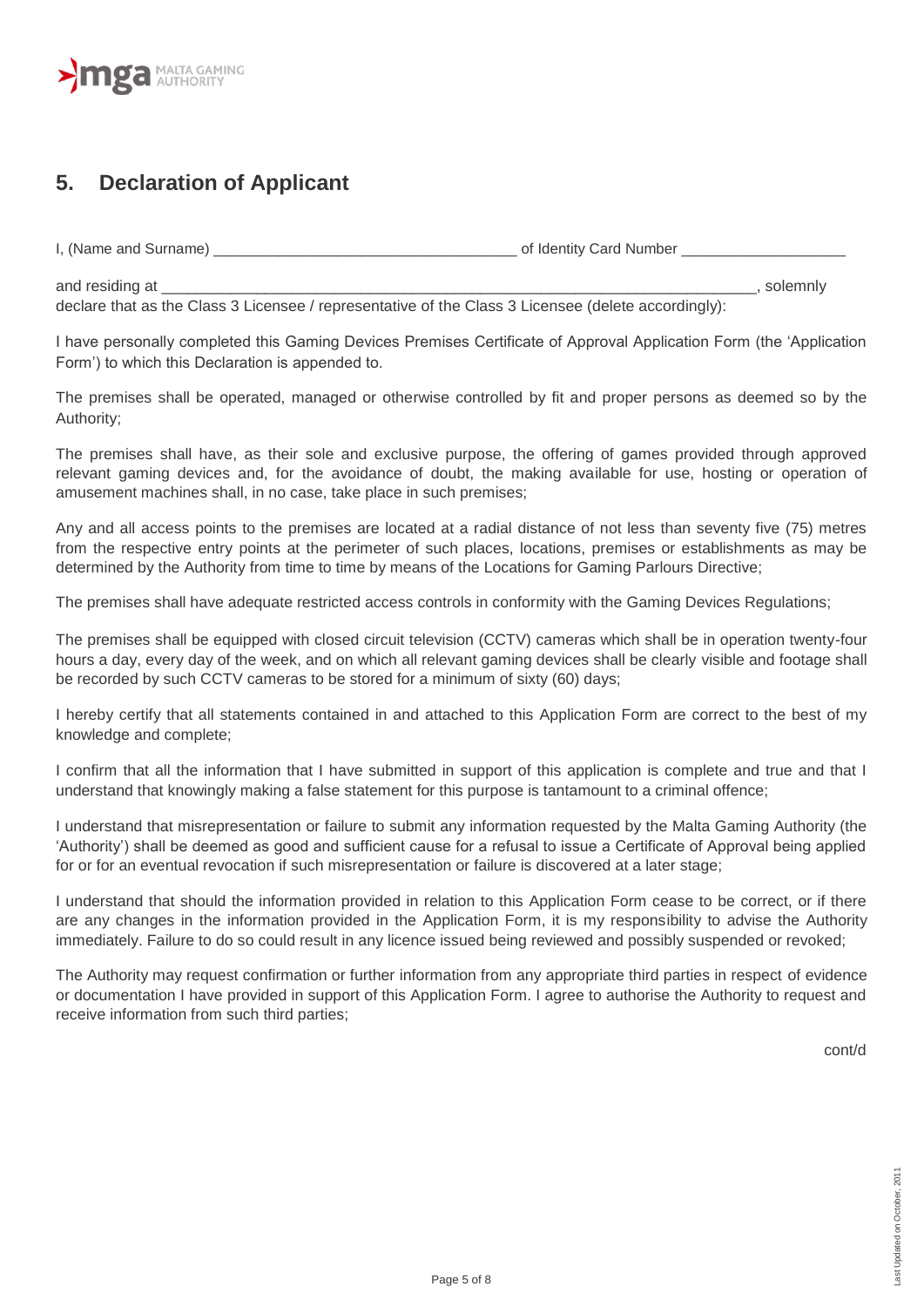

### **By signing this declaration I am agreeing to all of the above statements.**

|                                    |                  | Date: | MM YY<br>DD                        |
|------------------------------------|------------------|-------|------------------------------------|
| (Name of Witness in block letters) | _at_____________ |       | <u>this ______________________</u> |
| Signature of Witness               |                  |       |                                    |
|                                    |                  |       |                                    |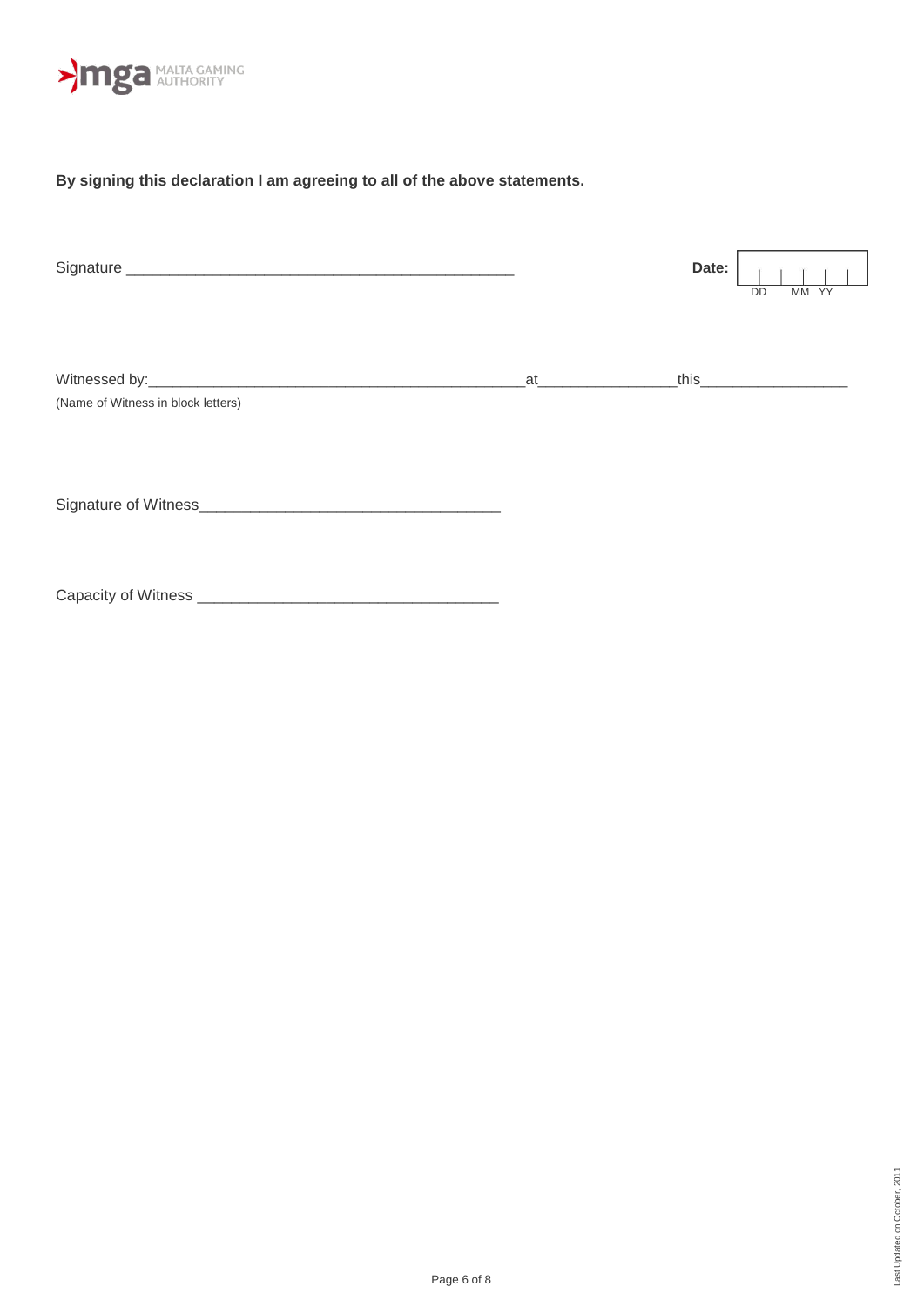

## **6. Authorisation to Release Information**

I, the contract the state of the last of (delete accordingly) the Class 3 licence holder, identified in this Gaming Devices Certificate for Approval of Premises Application Form hereby declare that –

I understand that the Malta Gaming Authority (the "Authority") reserves the right to investigate all relevant data and facts to their satisfaction.

I authorise the Authority to conduct a complete and comprehensive investigation to determine the accuracy of all information gathered and I hereby release, waive, discharge and agree not to hold the Authority responsible for the receipt and use of such data, other than for unlawful processing of such information, acquired during investigations and inquiries.

I authorise any person or entity contacted by the Authority to provide any and all such data deemed necessary by the Authority. I hereby waive any rights of confidentiality in this regard.

I understand that by signing this authorisation, a financial record check may be performed.

I hereby authorise the lawful use, disclosure or publication of this data in accordance with all applicable laws including the Freedom of Information Act.

I understand that by signing this authorisation, I am giving my explicit consent to the Authority to collect and process personal data, including sensitive personal data which relates to the data subject/s involved in the operation of the applicant and I declare that I have the necessary powers to grant this authorisation.